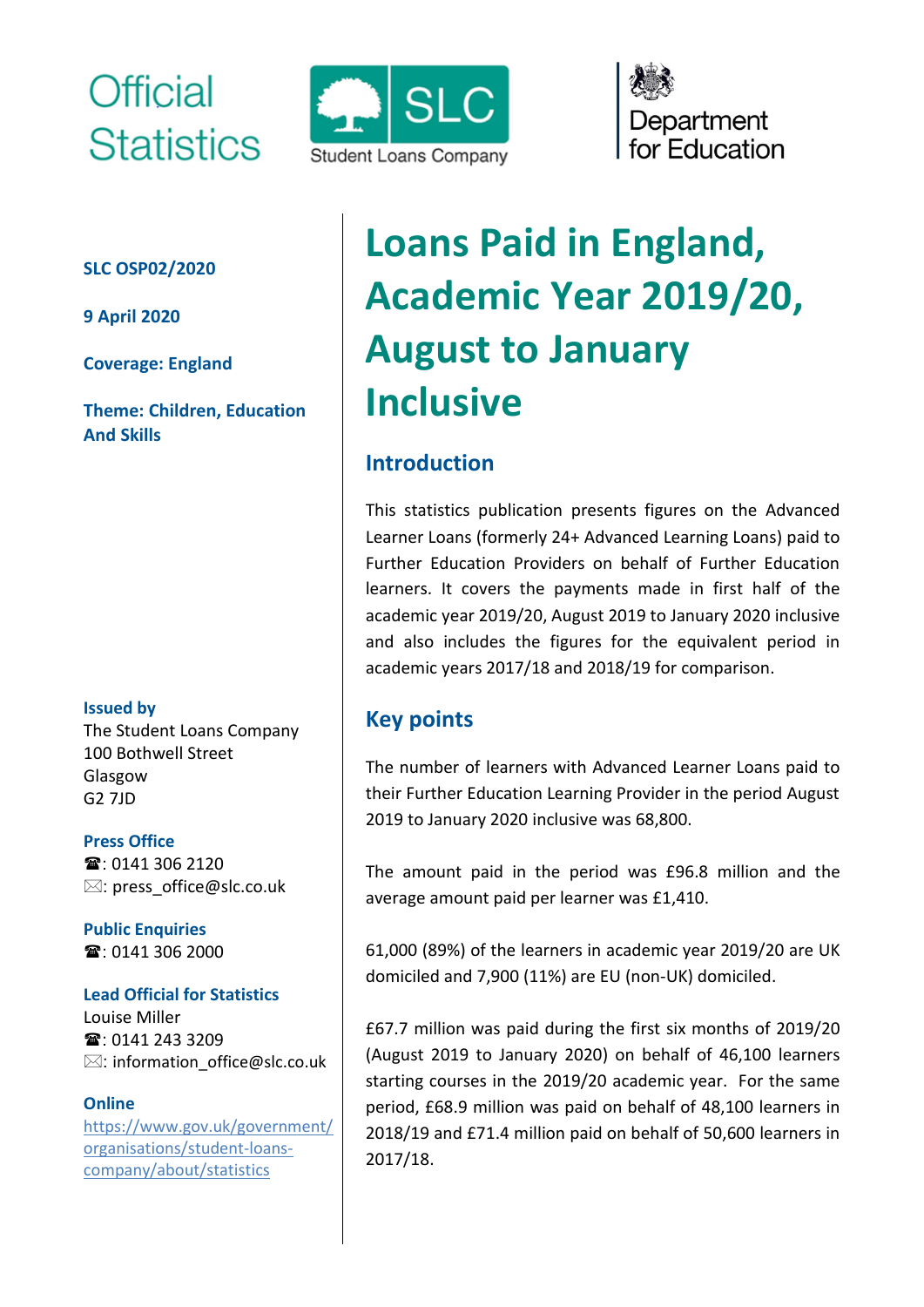

#### **Key Points**

• In the first six months of academic year 2019/20, Further Education Learning Providers were paid Advanced Learner Loans on behalf of 68,800 learners which amounted to £96.8 million.

• For those learners starting courses in 2019/20 the amount paid in the equivalent period was £67.7 million on behalf of 46.100 learners compared to £68.9 million for 48.100 learners in the academic year 2018/19 and £71.4 million for 50,600 learners in the academic year 2017/18.

| <b>Entry Cohort</b> | Domicile of     | Number of<br>Learners (000's) | <b>Amount Paid</b><br>(£m) | <b>Average Amount</b><br>Paid $(f)$ | Number of<br>Learners (000's) | <b>Amount Paid</b><br>(£m) | <b>Average Amount</b><br>Paid $(f)$ | Number of<br>Learners (000's) | <b>Amount Paid</b><br>(fm) | <b>Average Amount</b><br>Paid $(f)$ |
|---------------------|-----------------|-------------------------------|----------------------------|-------------------------------------|-------------------------------|----------------------------|-------------------------------------|-------------------------------|----------------------------|-------------------------------------|
|                     | Learner         | 2017/18                       | 2017/18                    | 2017/18                             | 2018/19                       | 2018/19                    | 2018/19                             | 2019/20                       | 2019/20                    | 2019/20                             |
|                     |                 | (as at 31/01/18)              | (as at 31/01/18)           | (as at 31/01/18)                    | (as at 31/01/19)              | (as at 31/01/19)           | (as at 31/01/19)                    | (as at 31/01/20)              | (as at 31/01/20)           | (as at 31/01/20)                    |
| 2016/17             | UK              | 20.5                          | 25.0                       | 1,220                               | 2.7                           | 1.8                        | 670                                 | 0.2                           | 0.1                        | 670                                 |
|                     | EU (Outside UK) | 3.2                           | 4.8                        | 1,520                               | 0.1                           | 0.1                        | 890                                 | $\overline{\phantom{a}}$      | $\overline{\phantom{a}}$   | 730                                 |
| Subtotal            |                 | 23.7                          | 29.8                       | 1,260                               | 2.8                           | 1.9                        | 670                                 | 0.2                           | 0.1                        | 680                                 |
| 2017/18             | <b>UK</b>       | 45.1                          | 62.5                       | 1,390                               | 21.7                          | 27.6                       | 1,270                               | 2.2                           | 1.5                        | 670                                 |
|                     | EU (Outside UK) | 5.5                           | 8.8                        | 1,610                               | 0.9                           | 1.6                        | 1,690                               | 0.1                           | 0.1                        | 750                                 |
| <b>Subtotal</b>     |                 | 50.6                          | 71.4                       | 1,410                               | 22.6                          | 29.2                       | 1,290                               | 2.3                           | 1.5                        | 670                                 |
| 2018/19             | <b>UK</b>       |                               |                            |                                     | 43.7                          | 62.0                       | 1,420                               | 17.9                          | 23.2                       | 1,300                               |
|                     | EU (Outside UK) |                               |                            |                                     | 4.4                           | 6.9                        | 1,570                               | 2.7                           | 4.2                        | 1,540                               |
| <b>Subtotal</b>     |                 |                               |                            |                                     | 48.1                          | 68.9                       | 1,430                               | 20.7                          | 27.4                       | 1,330                               |
| 2019/20             | UK              |                               |                            |                                     |                               |                            |                                     | 41.1                          | 59.3                       | 1,440                               |
|                     | EU (Outside UK) |                               |                            |                                     |                               |                            |                                     | 5.0                           | 8.4                        | 1,660                               |
| <b>Subtotal</b>     |                 |                               |                            |                                     |                               |                            |                                     | 46.1                          | 67.7                       | 1,470                               |
| All Cohorts         | <b>UK</b>       | 67.7                          | 89.2                       | 1,320                               | 67.9                          | 91.5                       | 1,350                               | 61.0                          | 84.1                       | 1,380                               |
|                     | EU (Outside UK) | 8.8                           | 13.8                       | 1,560                               | 5.4                           | 8.5                        | 1,590                               | 7.9                           | 12.7                       | 1,610                               |
| Total               |                 | 76.5                          | 103.0                      | 1,350                               | 73.3                          | 100.1                      | 1,370                               | 68.8                          | 96.8                       | 1,410                               |

**The Entry Cohort is the academic year in which the Learner's Learning Aim begins.** 

**The Learning Aim may continue into a following academic year and loans can hence be paid in academic years after the Entry Cohort year.** 

**The mean average has been used for the Average Amount Paid.**

**The average loan paid in a subsequent year is likely to be lower than in the entry year because the Learning Aim may not run right till the end of that subsequent year.** 

**Learners may have multiple paid loans but will be counted once in the total number of learners.** 

**The number of learners in Academic Year 2019/20 with multiple paid loans in this or in earlier years is 1,078.**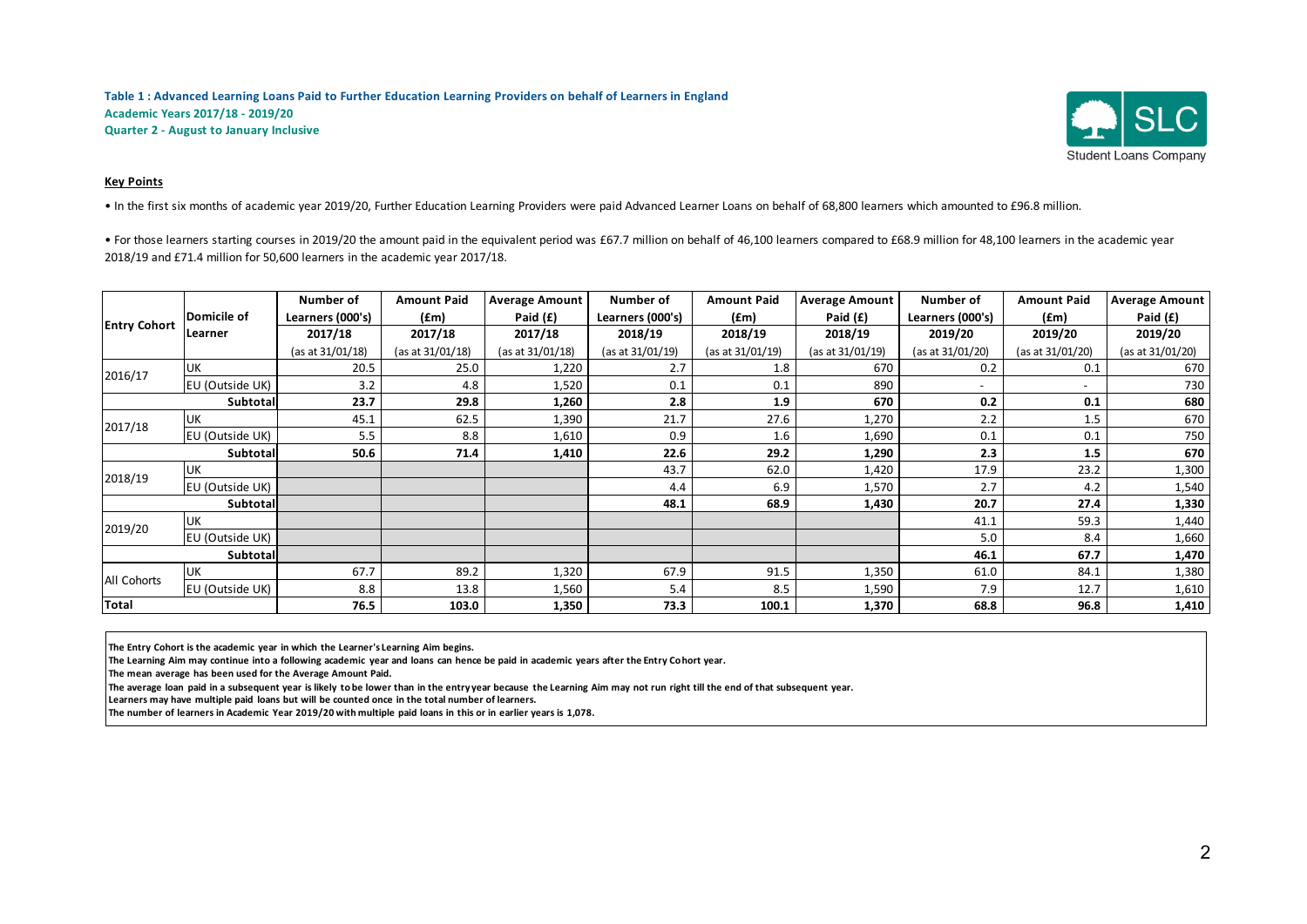#### **Table 2 : Advanced Learner Loans Paid to Further Education Learning Providers on behalf of Learners in England Academic Years 2017/18 - 2018/19 (Full Year) Full Year - August to July Inclusive**



|                     | Domicile of     | Number of<br>Learners (000's) | <b>Amount Paid</b><br>(fm) | <b>Average Amount</b><br>Paid $(f)$ | Number of<br>Learners (000's) | <b>Amount Paid</b><br>(fm) | <b>Average Amount</b><br>Paid $(f)$ |
|---------------------|-----------------|-------------------------------|----------------------------|-------------------------------------|-------------------------------|----------------------------|-------------------------------------|
| <b>Entry Cohort</b> | Learner         | 2017/18                       | 2017/18                    | 2017/18                             | 2018/19                       | 2018/19                    | 2018/19                             |
|                     |                 | (as at 31/07/18)              | (as at 31/07/18)           | (as at 31/07/18)                    | (as at 31/07/19)              | (as at 31/07/19)           | (as at 31/07/19)                    |
| 2016/17             | <b>UK</b>       | 20.9                          | 33.7                       | 1,610                               | 2.8                           | 2.5                        | 880                                 |
|                     | EU (Outside UK) | 3.2                           | 5.6                        | 1,750                               | 0.1                           | 0.1                        | 980                                 |
| <b>Subtotal</b>     |                 | 24.1                          | 39.3                       | 1,630                               | 2.9                           | 2.6                        | 890                                 |
| 2017/18             | UK              | 64.7                          | 154.3                      | 2,390                               | 22.1                          | 35.5                       | 1,610                               |
|                     | EU (Outside UK) | 8.2                           | 21.2                       | 2,600                               | 1.0                           | 1.9                        | 1,900                               |
|                     | <b>Subtotal</b> | 72.8                          | 175.5                      | 2,410                               | 23.1                          | 37.4                       | 1,620                               |
| 2018/19             | UK              |                               |                            |                                     | 61.4                          | 150.8                      | 2,460                               |
|                     | EU (Outside UK) |                               |                            |                                     | 8.1                           | 20.4                       | 2,530                               |
|                     | Subtotal        |                               |                            |                                     | 69.5                          | 171.2                      | 2,460                               |
| All Cohorts         | UK              | 87.4                          | 190.3                      | 2,180                               | 85.7                          | 188.9                      | 2,200                               |
|                     | EU (Outside UK) | 11.5                          | 26.9                       | 2,350                               | 9.1                           | 22.4                       | 2,480                               |
| <b>Total</b>        |                 | 98.9                          | 217.2                      | 2,200                               | 94.8                          | 211.3                      | 2,230                               |

**The Entry Cohort is the academic year in which the Learner's Learning Aim begins.** 

**The Learning Aim may continue into a following academic year and loans can hence be paid in academic years after the Entry Cohort year.** 

**The mean average has been used for the Average Amount Paid.**

**The average loan paid in a subsequent year is likely to be lower than in the entry year because the Learning Aim may not run right till the end of that subsequent year.** 

**Learners may have multiple paid loans but will be counted once in the total number of learners.** 

**The number of learners in Academic Year 2018/19 with multiple paid loans in this or in earlier years is 2,478.**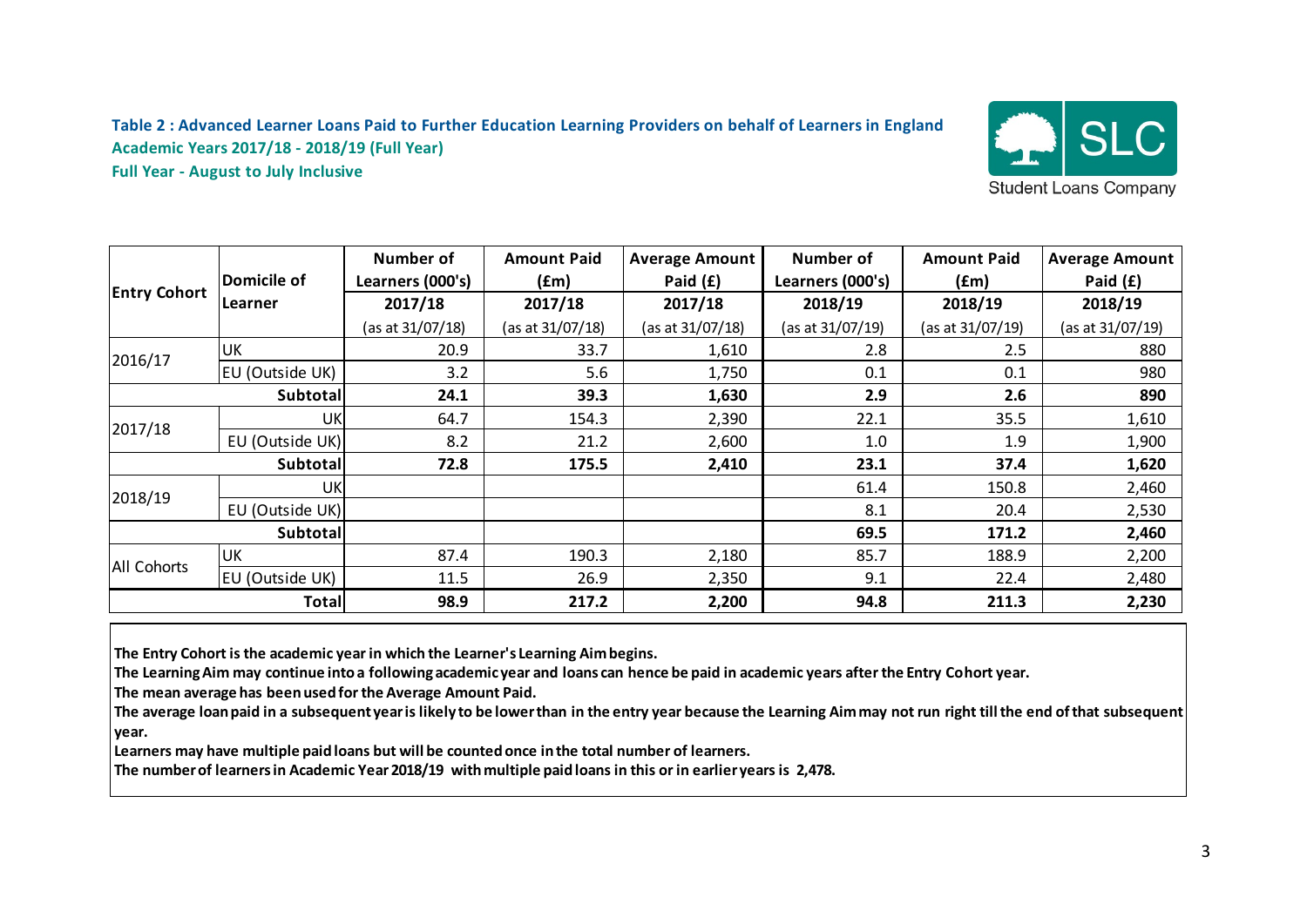### **Notes for users**

Further Education learners may qualify for an Advanced Learner Loan. These loans help learners to pay the fees charged by colleges and training organisations. Household income isn't taken into account and there is no credit check. Eligibility to repay only begins from the April following finishing (or exiting) the course. The income threshold for which learners would be in scope to repay is currently earnings over £25,725 a year, increased from £25,000 for Academic Year 2019/20.

To qualify learners must be:

- studying with a college or training organisation in England approved for public funding
- enrolling on an eligible course which includes A levels, Access to HE Diplomas and other Diplomas and Certificates. These loans do not cover Degrees or other forms of Higher Education (HE)
- aged 19 or over on the first day of their course (there is no upper age limit)
- usually living in the UK on the first day of their course and have lived in the UK, the Channel Islands or the Isle of Man for three years immediately before this starting their course
- be a UK national or have 'settled status' (this means there's no restrictions on how long they can stay)

For more can be found on [gov.uk.](https://www.gov.uk/advanced-learning-loans/eligibility)

The learners who are eligible as EU nationals are shown separately in this publication as EU (non-UK) domiciled. The remainder are shown as UK domiciled.

The amount learners can receive depends on their course, the fees charged by the college or training organisation and maximum amounts set by the Government. Student Finance England will assess a learner for the lower of the fee charged or the maximum funding rate. The minimum loan amount is £300. Learners can take out a loan for the maximum amount to cover their fee or they can pay all or part of the fee themselves. The fee for the course is set by the college or training organisation.

Student Finance England will pay the loan to the college or training organisation once they have confirmed attendance on the course. Attendance is confirmed initially two weeks after learners commence their course and on a quarterly basis thereafter. Payments are made monthly until the learner completes or exits their course. Liability incurs on a monthly basis, therefore if a learner leaves their course, they are no longer liable for future loan payments.

In the case of AS and A-levels, a learner can make loan applications to undertake up to four full A-levels. A full A-level can be studied by a learner enrolling on an A-level learning aim or enrolling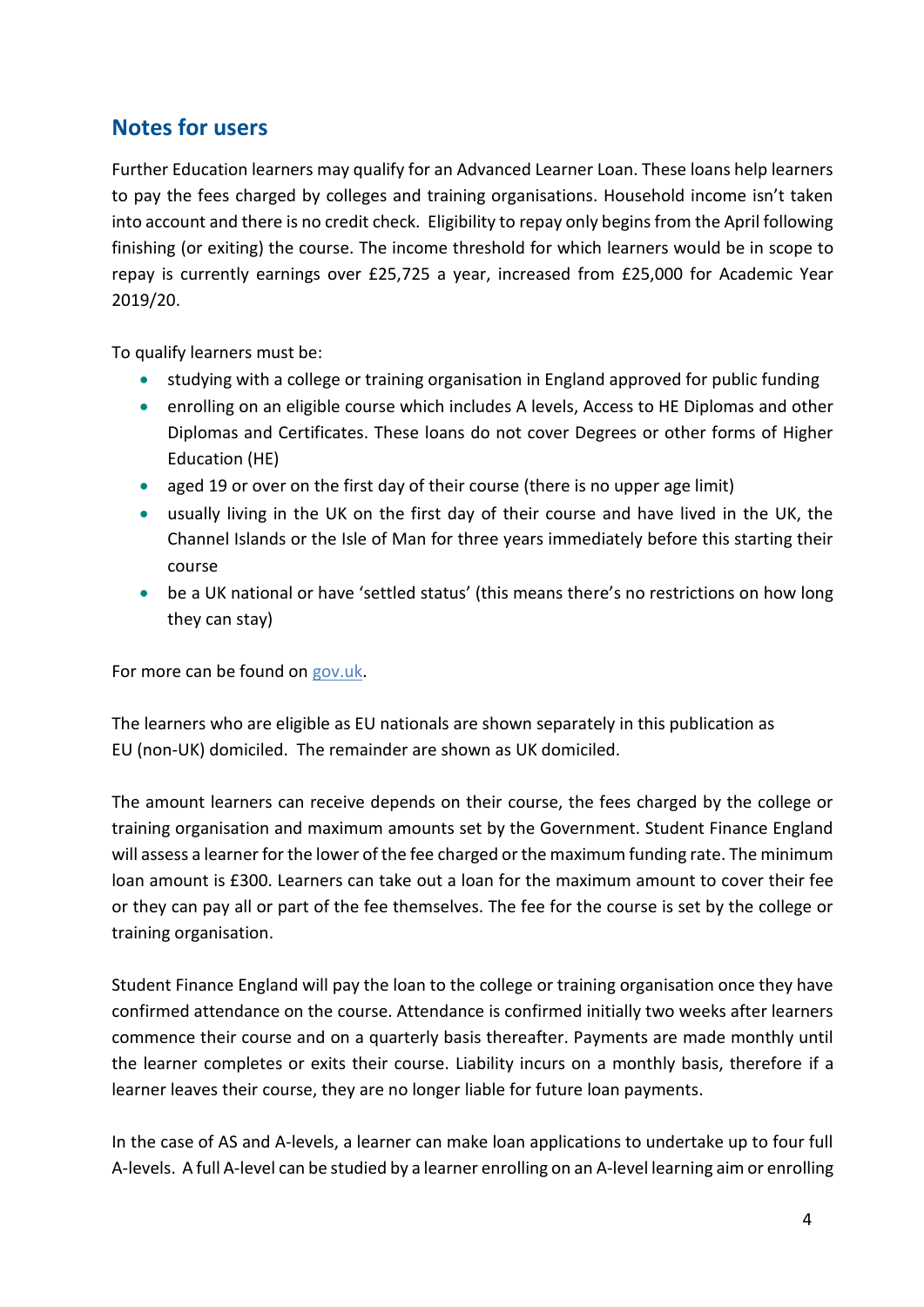on an AS learning aim and then progressing to an A-level learning aim. Where a learner intends to study towards only an A-level exam they can apply for up to four loans for four A-level learning aims. These applications can be made one at a time or one after the other. Where a learner intends to study towards an AS level exam, not followed by an A-level they can apply for up to four loans for four AS learning aims. Where a learner undertakes up to four AS level learning aims and then decides to progress to up to four full A levels, they can apply for up to four loans for the four AS levels and up to four loans for the corresponding A levels.

If learners are undertaking an Access to HE Diploma and then go on to complete an HE course, the outstanding balance of their Advanced Learner Loan will be written off. To qualify for this write off they must have fully completed both courses. Learners do not need to take out a loan for the HE course. However, the course must be eligible for funding by Student Finance England. The HE course does not have to relate to the Access to HE course that the learners complete.

## **Policy changes**

With effect from 2016/17, 24+ Advanced Learning Loans were renamed Advanced Learner Loans. This reflected the expansion of the scheme criteria to include both learners aged 19-23 on the first day of their course and Level 5-6 courses. The extension to those aged 19-23 does not impact on the legal entitlement to a fully funded first Level 3.

All references in this publication series to 24+ Advanced Learning Loans have been amended to reflect this change.

# **Related published figures**

DfE publishes [statistical series](https://www.gov.uk/government/collections/further-education-and-skills-statistical-first-release-sfr) for Learner participation and achievements in Further Education. Data for the full [2018/19 academic year](https://www.gov.uk/government/statistics/announcements/further-education-and-skills-november-2019) was published on 28 November 2019. The Further [Education data library](https://www.gov.uk/government/statistical-data-sets/fe-data-library-further-education-and-skills) also includes data on the number of learners with an Advanced Learner Loan, reported through the Individualised Learner Record (ILR).

The Advanced Learner Loans Paid data published by SLC shows payments made by SLC, whilst the ILR captures learners on a course with an Advanced Learner Loan that started during this period including some where the first scheduled payment date is beyond the payment period.

SLC publishes an annual statistical series for **Student Loans Debt and Repayment for England**. This series includes Advanced Learner Loans as well as the pre-existing Higher Education student loans. It provides statistics on what happens to the debt after payment (addition of interest, repayments, cancellations etc.).